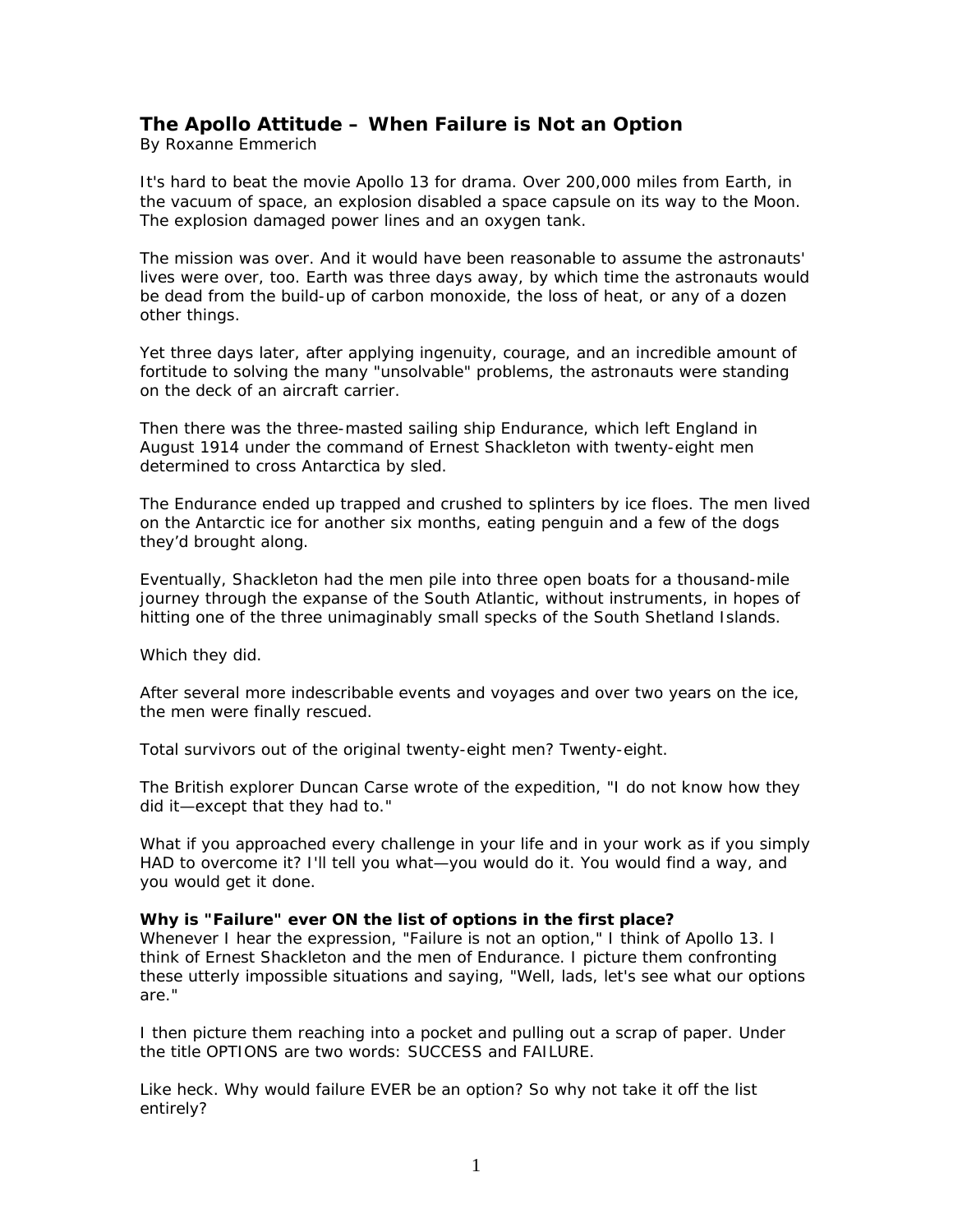Oh I know, I know, I can just hear it. We've all heard it—the hundred or so reasons such and such a thing simply cannot be done, the many, many reasons failure is the only option. Tell it to the hand, 'cause the face ain't listening.

Better yet, tell it to Shackleton, who surely knew he "couldn't" keep twenty-eight men with cotton clothing and little food alive on the Antarctic ice for two years. Tell it to the astronauts of Apollo 13 and the engineers at Mission Control in Houston. Tell them all about the insurmountable obstacles you face.

Better STILL—why not just take FAILURE off that list of options?

## **Show me the baby!**

I have a friend who I dearly love but who always used to explain why something couldn't be done. Excuses came easy to her. Then one day her boss gave her a priceless saying to remember: Don't tell me about the labor pains—show me the baby.

Before a project begins, I don't want to hear all the reasons it can't be done. After the project is done, I don't care how many hours you worked. I don't care how many obstacles you hit. Save it for your memoirs. Just show me the baby. I want to see the result. I want to coo and tickle and celebrate that beautiful little baby.

My friend immediately got it—and her results that first year amounted to an extra \$2 million to the bottom line for her department. Coochie coo—that's some baby! At first she was as surprised as anyone, but in the end she was a believer.

Success will do that to a person.

Decide now that whatever project or challenge you currently have before you simply cannot be allowed to fail—that you must use the ingenuity of the Apollo crew and the fortitude of the Endurance crew to make it happen. It's a completely different way of thinking.

But be careful—it's addicting. Once you get a taste of achieving the impossible, it's hard to quit!

## **Erasing "failure" from the options list**

- Consider the most unreasonable goal of your business.
- Identify the excuses that make the goal unreasonable.
- Now, power past them in your mind; picture the path around the obstacles until that goal becomes not only doable after all, but reasonable.
- Measure your progress, stay accountable, and get results regardless of all obstacles.
- Set your own unreasonable goals. Don't wait for someone else to request it of you. Those who have great success in life are driven by goals beyond what others expect of them.